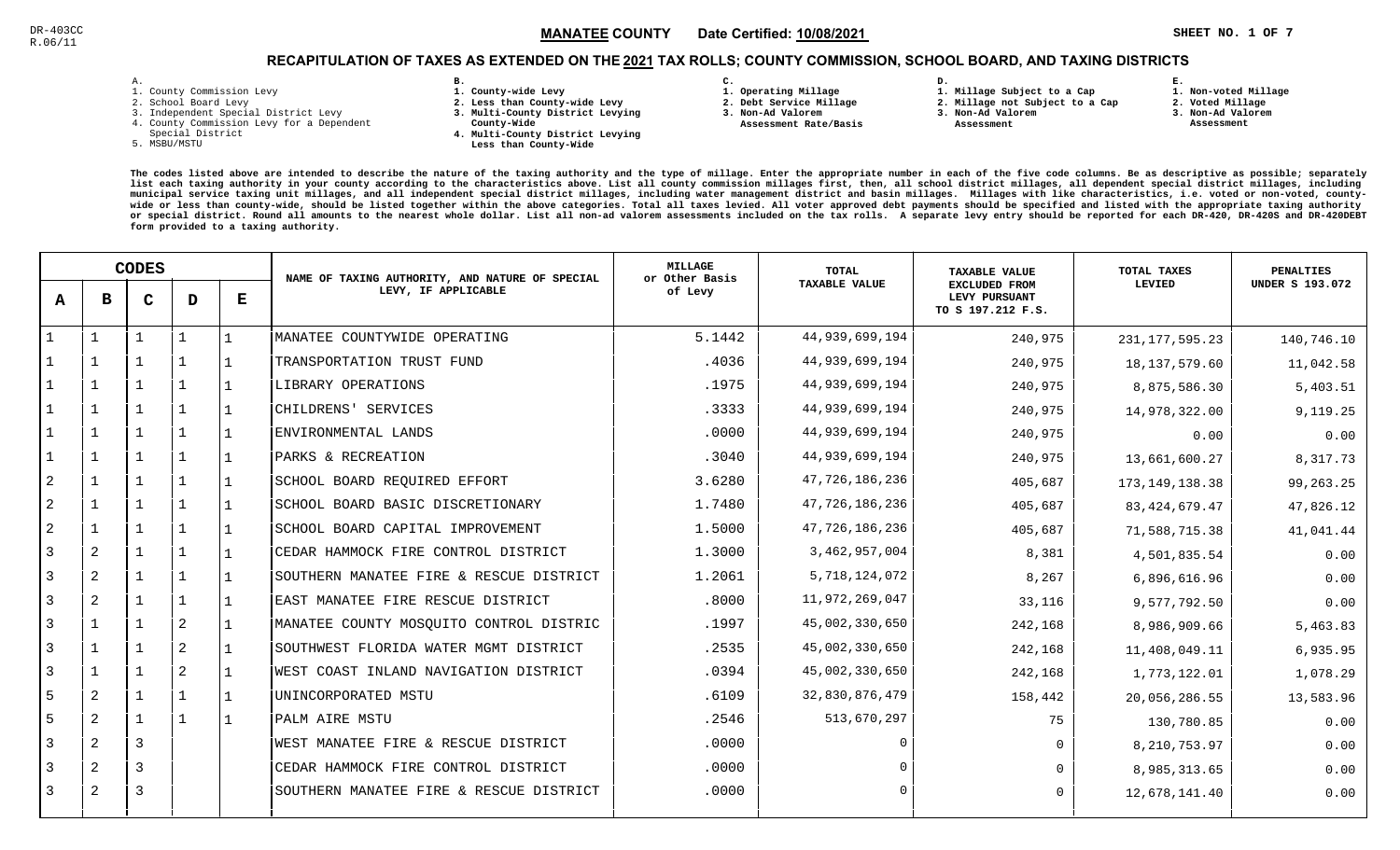### $\mathbb{R}^3$  and  $\mathbb{R}^3$  and  $\mathbb{R}^3$  and  $\mathbb{R}^3$  and  $\mathbb{R}^3$  and  $\mathbb{R}^3$  and  $\mathbb{R}^3$  and  $\mathbb{R}^3$  and  $\mathbb{R}^3$  and  $\mathbb{R}^3$  and  $\mathbb{R}^3$  and  $\mathbb{R}^3$  and  $\mathbb{R}^3$  and  $\mathbb{R}^3$  and  $\mathbb{R}^3$  MANATEE CO

# RECAPITULATION OF TAXES AS EXTENDED ON THE <u>2021</u> TAX ROLLS; COUNTY COMMISSION, SCHOOL BOARD, AND TAXING DISTRICTS

| ۰ |  |  |
|---|--|--|

- 1. County Commission Levy
- 2. School Board Levy
- 3. Independent Special District Levy
- 4. County Commission Levy for a Dependent
- Special District
- 5. MSBU/MSTU
- **B. 1. County-wide Levy**
- **2. Less than County-wide Levy**
- **3. Multi-County District Levying**
- **County-Wide** 
	- **4. Multi-County District Levying Less than County-Wide**
- **C.**
- **1. Operating Millage**
- **2. Debt Service Millage**
- **3. Non-Ad Valorem Assessment Rate/Basis**
- **1. Millage Subject to a Cap2. Millage not Subject to a Cap**

**D.** 

- **3. Non-Ad Valorem**
	- **Assessment**

 **1. Non-voted Millage2. Voted Millage**

**E.**

- **3. Non-Ad Valorem**
- **Assessment**

|                | <b>CODES</b>   |   |   | NAME OF TAXING AUTHORITY, AND NATURE OF SPECIAL | <b>MILLAGE</b><br>or Other Basis      | <b>TOTAL</b> | <b>TAXABLE VALUE</b> | TOTAL TAXES                                                | <b>PENALTIES</b> |                        |
|----------------|----------------|---|---|-------------------------------------------------|---------------------------------------|--------------|----------------------|------------------------------------------------------------|------------------|------------------------|
| A              | в              | C | D | Е                                               | LEVY, IF APPLICABLE                   | of Levy      | <b>TAXABLE VALUE</b> | <b>EXCLUDED FROM</b><br>LEVY PURSUANT<br>TO S 197.212 F.S. | LEVIED           | <b>UNDER S 193.072</b> |
| $\overline{3}$ | $\overline{2}$ | 3 |   |                                                 | NORTH RIVER FIRE DISTRICT             | .0000        | $\Omega$             | $\mathbf 0$                                                | 10,673,246.68    | 0.00                   |
| 3              | $\overline{2}$ | 3 |   |                                                 | TRAILER ESTATES FIRE CONTROL DISTRICT | .0000        | $\Omega$             | 0                                                          | 100,285.66       | 0.00                   |
| 3              | 2              |   |   |                                                 | EAST MANATEE FIRE RESCUE DISTRICT     | .0000        |                      | $\Omega$                                                   | 9,848,073.88     | 0.00                   |
| 3              | 2              |   |   |                                                 | PARRISH FIRE DISTRICT                 | .0000        | $\Omega$             | $\Omega$                                                   | 2,828,216.84     | 0.00                   |
| 3              | $\overline{2}$ | 3 |   |                                                 | MYAKKA CITY FIRE CONTROL DISTRICT     | .0000        | $\Omega$             | $\Omega$                                                   | 1,479,143.82     | 0.00                   |
| 3              | 2              | 3 |   |                                                 | DUETTE FIRE AND RESCUE DISTRICT       | .0000        | $\Omega$             | $\Omega$                                                   | 308,932.78       | 0.00                   |
| 3              | $\overline{2}$ | 3 |   |                                                 | CITY OF BRADENTON                     | .0000        | $\Omega$             | $\Omega$                                                   | 90,449.19        | 0.00                   |
| 3              | 2              | 3 |   |                                                 | RIVER YACHT & RACQUET CLUB            | .0000        | $\cap$               | $\Omega$                                                   | 17,254.08        | 0.00                   |
| 3              | $\overline{2}$ |   |   |                                                 | LAKEWOOD RANCH I CDD                  | .0000        |                      | $\Omega$                                                   | 2,289,624.11     | 0.00                   |
| 3              | $\overline{2}$ |   |   |                                                 | LAKEWOOD RANCH I & S-I                | .0000        | $\Omega$             | $\Omega$                                                   | 0.00             | 0.00                   |
| 3              | 2              |   |   |                                                 | LAKEWOOD RANCH II CDD                 | .0000        | $\cap$               | $\Omega$                                                   | 3, 387, 204.85   | 0.00                   |
| 3              | $\overline{2}$ | 3 |   |                                                 | LAKEWOOD RANCH I & S-II               | .0000        | $\Omega$             | $\Omega$                                                   | 0.00             | 0.00                   |
| 3              | $\overline{2}$ | 3 |   |                                                 | LAKEWOOD RANCH IV CDD                 | .0000        | $\Omega$             | $\Omega$                                                   | 2,400,027.75     | 0.00                   |
| 3              | 2              |   |   |                                                 | LAKEWOOD RANCH V CDD                  | .0000        | $\Omega$             | $\Omega$                                                   | 2,961,505.14     | 0.00                   |
| 3              | $\overline{2}$ | 3 |   |                                                 | LAKEWOOD RANCH V I&S                  | .0000        |                      | $\Omega$                                                   | 362,850.63       | 0.00                   |
| 3              | 2              |   |   |                                                 | TARA CDD                              | .0000        |                      | $\Omega$                                                   | 956,833.70       | 0.00                   |
| 3              | 2              | 3 |   |                                                 | <b>WATERLEFE CDD</b>                  | .0000        |                      | $\mathbf 0$                                                | 1,862,153.46     | 0.00                   |
| 3              | $\overline{2}$ | 3 |   |                                                 | GREYHAWK LANDING CDD                  | .0000        | $\cap$               | $\Omega$                                                   | 3,077,986.93     | 0.00                   |
| 3              | $\overline{2}$ | 3 |   |                                                 | UNIVERSITY PLACE CDD                  | .0000        |                      | $\Omega$                                                   | 723, 228.20      | 0.00                   |
| 3              | 2              | 3 |   |                                                 | UNIVERSITY PLACE I&S                  | .0000        | $\Omega$             | 0                                                          | 310,722.27       | 0.00                   |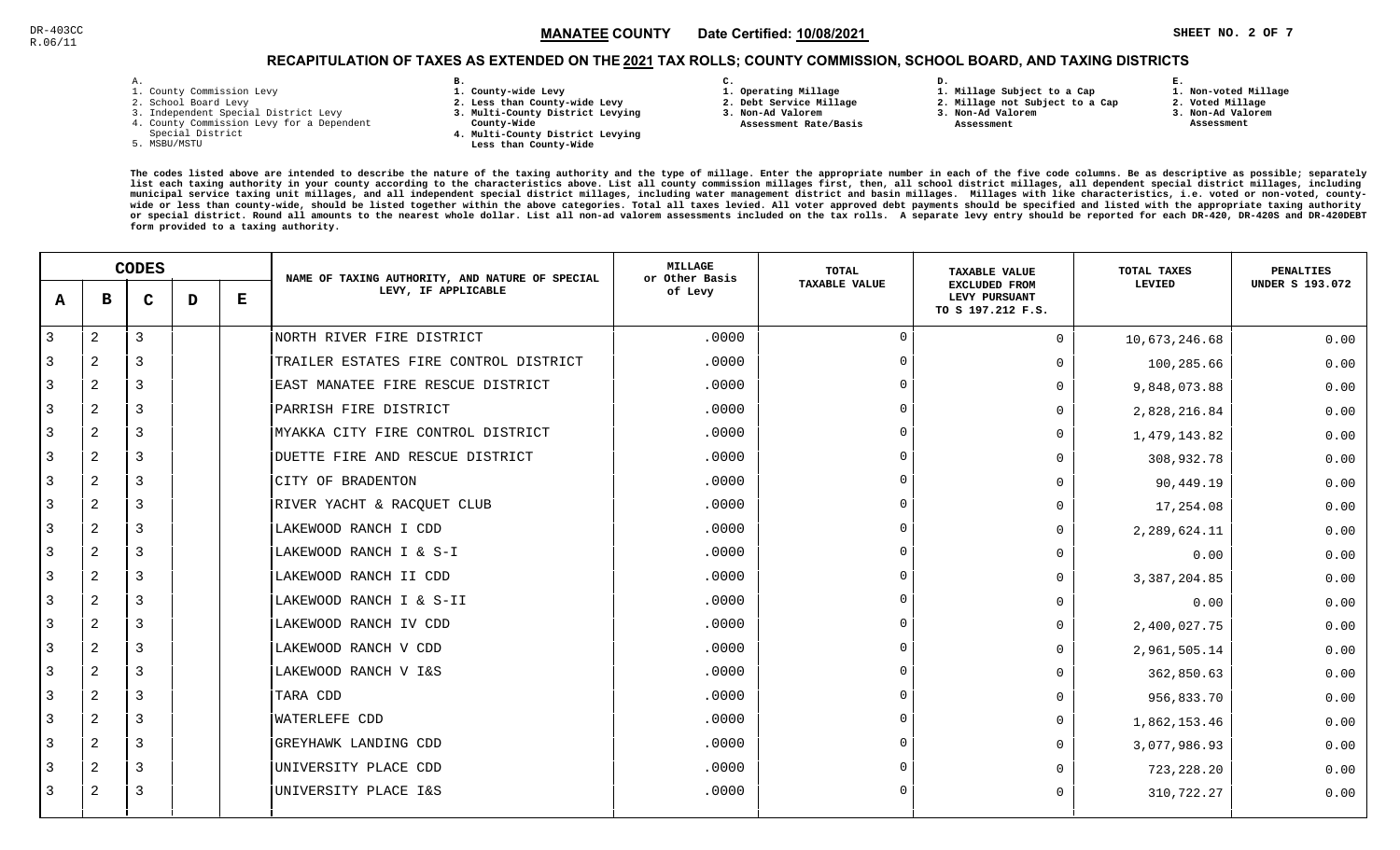### **SHEET NO. 3 OF 7** !"#\$#MANATEE CO

# RECAPITULATION OF TAXES AS EXTENDED ON THE <u>2021</u> TAX ROLLS; COUNTY COMMISSION, SCHOOL BOARD, AND TAXING DISTRICTS

| ۰ |  |  |
|---|--|--|

- 1. County Commission Levy
- 2. School Board Levy
- 3. Independent Special District Levy
- 4. County Commission Levy for a Dependent
- Special District
- 5. MSBU/MSTU
- **B. 1. County-wide Levy**
- **2. Less than County-wide Levy**
- **3. Multi-County District Levying**
- **County-Wide** 
	- **4. Multi-County District Levying Less than County-Wide**
- **C. 3. Non-Ad Valorem**

 **Assessment Rate/Basis**

- **1. Operating Millage**
- **2. Debt Service Millage 1. Millage Subject to a Cap**

**D.** 

- **2. Millage not Subject to a Cap3. Non-Ad Valorem**
	- **Assessment**
- - **3. Non-Ad Valorem**

**E.**

 **Assessment**

 **1. Non-voted Millage2. Voted Millage**

|                | <b>CODES</b>   |   |   |   | NAME OF TAXING AUTHORITY, AND NATURE OF SPECIAL | <b>MILLAGE</b><br>or Other Basis | <b>TOTAL</b>   | <b>TAXABLE VALUE</b>                                       | TOTAL TAXES     | PENALTIES              |
|----------------|----------------|---|---|---|-------------------------------------------------|----------------------------------|----------------|------------------------------------------------------------|-----------------|------------------------|
| A              | в              | C | D | Е | LEVY, IF APPLICABLE                             | of Levy                          | TAXABLE VALUE  | <b>EXCLUDED FROM</b><br>LEVY PURSUANT<br>TO S 197.212 F.S. | LEVIED          | <b>UNDER S 193.072</b> |
| $\overline{3}$ | 2              | 3 |   |   | HERITAGE HARBOUR SOUTH CDD                      | .0000                            | $\Omega$       | $\Omega$                                                   | 1,083,613.00    | 0.00                   |
| 3              | 2              | 3 |   |   | HARBOURAGE AT BRADEN RIVER CDD                  | .0000                            | $\overline{0}$ | $\Omega$                                                   | 675, 321.72     | 0.00                   |
| 3              | 2              | 3 |   |   | LAKEWOOD RANCH VI CDD                           | .0000                            | $\Omega$       | $\Omega$                                                   | 1,129,969.11    | 0.00                   |
| 3              | $\overline{2}$ | 3 |   |   | LAKEWOOD RANCH VI I&S                           | .0000                            | $\Omega$       | $\Omega$                                                   | 797,755.87      | 0.00                   |
| 3              | $\overline{a}$ | 3 |   |   | HERITAGE HARBOUR MARKETPLACE CDD                | .0000                            | $\Omega$       | $\Omega$                                                   | 391,704.89      | 0.00                   |
| 3              | 2              | 3 |   |   | LEXINGTON I&S                                   | .0000                            | $\Omega$       | <sup>0</sup>                                               | 180,334.96      | 0.00                   |
| 3              | 2              | 3 |   |   | LEXINGTON CDD                                   | .0000                            | $\Omega$       | $\Omega$                                                   | 44,139.03       | 0.00                   |
| 3              | 2              | 3 |   |   | LAKEWOOD RANCH IV I&S                           | .0000                            | $\Omega$       | $\Omega$                                                   | 160, 323.74     | 0.00                   |
| 3              | 2              | 3 |   |   | <b>FOREST CREEK CDD</b>                         | .0000                            | $\Omega$       | $\Omega$                                                   | 1,248,244.42    | 0.00                   |
| 3              | 2              | 3 |   |   | FOREST CREEK I & S                              | .0000                            | $\Omega$       | $\Omega$                                                   | 0.00            | 0.00                   |
| 3              | $\overline{a}$ | 3 |   |   | <b>WATERS EDGE CDD</b>                          | .0000                            | $\Omega$       | $\Omega$                                                   | 939,900.19      | 0.00                   |
| 3              | $\overline{2}$ | 3 |   |   | <b>WATERS EDGE I&amp;S</b>                      | .0000                            | $\Omega$       | <sup>0</sup>                                               | 0.00            | 0.00                   |
| 3              | 2              | 3 |   |   | PALMA SOLA TRACE CDD                            | .0000                            | $\Omega$       | $\Omega$                                                   | 461,938.35      | 0.00                   |
| 3              | $\overline{a}$ | 3 |   |   | LAKEWOOD RANCH STEWARDSHIP DISTRICT             | .0000                            | $\Omega$       | $\Omega$                                                   | 6,197,896.72    | 0.00                   |
| 3              | $\overline{2}$ | 3 |   |   | LAKEWOOD RANCH STEWARDSHIP DISTRICT I&S         | .0000                            | $\Omega$       | $\Omega$                                                   | 17, 361, 101.40 | 0.00                   |
| 3              | 2              | 3 |   |   | HERITAGE HARBOUR NORTH CDD                      | .0000                            | $\Omega$       | $\Omega$                                                   | 2, 138, 293.97  | 0.00                   |
| $\overline{3}$ | $\overline{2}$ | 3 |   |   | COPPERSTONE CDD                                 | .0000                            | $\Omega$       | $\Omega$                                                   | 896,040.86      | 0.00                   |
| 3              | 2              | 3 |   |   | DW BAYVIEW CDD                                  | .0000                            | $\Omega$       | $\Omega$                                                   | 0.00            | 0.00                   |
| 3              | $\overline{2}$ | 3 |   |   | CROSS CREEK CDD                                 | .0000                            | $\Omega$       |                                                            | 368,052.28      | 0.00                   |
| 3              | 2              | 3 |   |   | CROSS CREEK I&S                                 | .0000                            | $\Omega$       | $\Omega$                                                   | 49,582.70       | 0.00                   |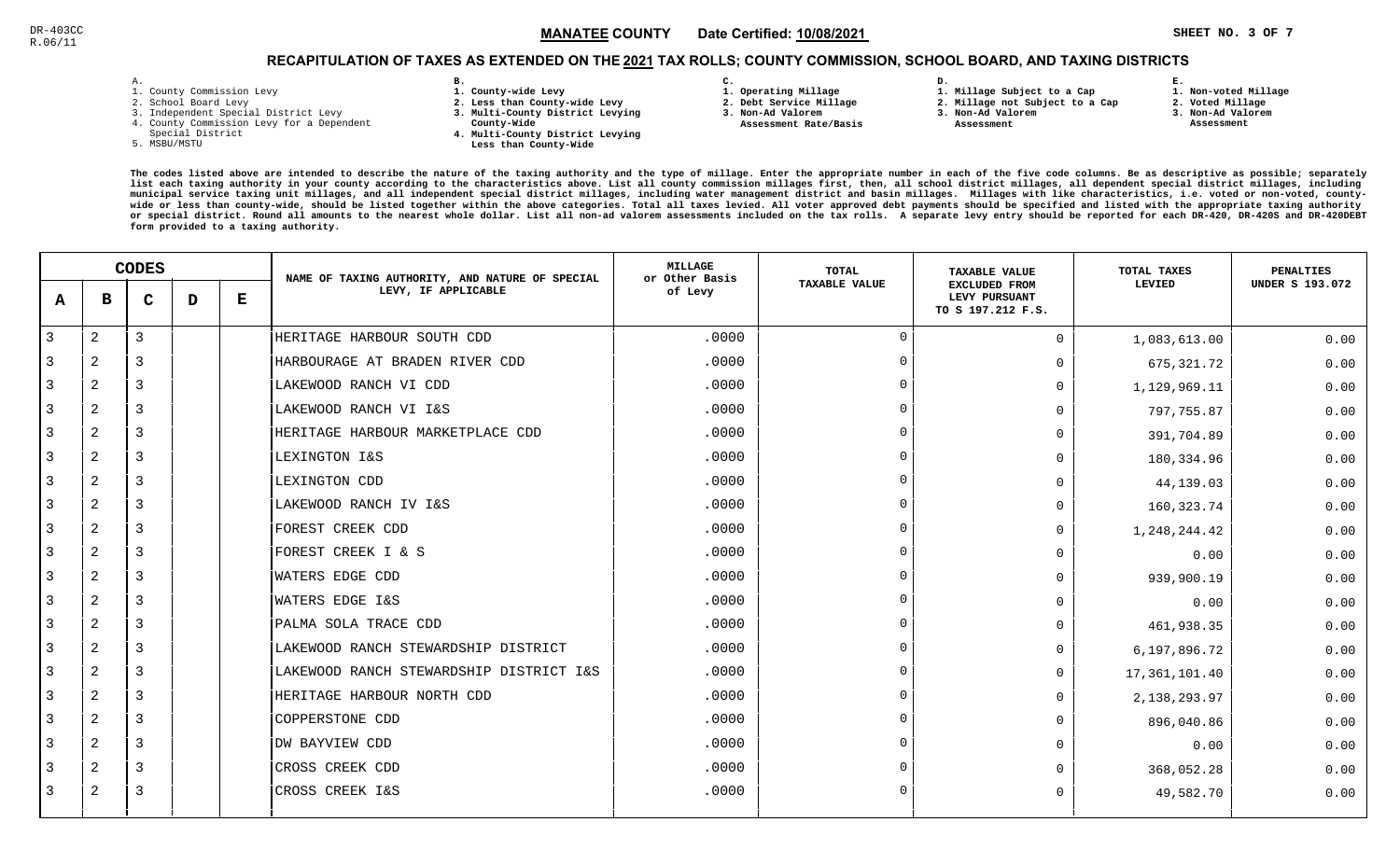### $\mathbb{R}^3$  and  $\mathbb{R}^3$  and  $\mathbb{R}^3$  and  $\mathbb{R}^3$  and  $\mathbb{R}^3$  and  $\mathbb{R}^3$  and  $\mathbb{R}^3$  and  $\mathbb{R}^3$  and  $\mathbb{R}^3$  and  $\mathbb{R}^3$  and  $\mathbb{R}^3$  and  $\mathbb{R}^3$  and  $\mathbb{R}^3$  and  $\mathbb{R}^3$  and  $\mathbb{R}^3$  MANATEE CO

# RECAPITULATION OF TAXES AS EXTENDED ON THE <u>2021</u> TAX ROLLS; COUNTY COMMISSION, SCHOOL BOARD, AND TAXING DISTRICTS

| – | ٠ |  |  |
|---|---|--|--|

- 1. County Commission Levy
- 2. School Board Levy
- 3. Independent Special District Levy
- 4. County Commission Levy for a Dependent
- Special District
- 5. MSBU/MSTU
- **B. 1. County-wide Levy**
- **2. Less than County-wide Levy**
- **3. Multi-County District Levying**
- **County-Wide** 
	- **4. Multi-County District Levying Less than County-Wide**
- **C. 1. Operating Millage 3. Non-Ad Valorem**

**2. Debt Service Millage** 

 **Assessment Rate/Basis**

- 
- **1. Millage Subject to a Cap**

**D.** 

- **2. Millage not Subject to a Cap**
- **3. Non-Ad Valorem**
	- **Assessment**

**1. Non-voted Millage**

**E.**

- **2. Voted Millage**
- **3. Non-Ad Valorem**
- **Assessment**

|                |                | <b>CODES</b>   |   |   | NAME OF TAXING AUTHORITY, AND NATURE OF SPECIAL | MILLAGE<br>or Other Basis | <b>TOTAL</b>         | <b>TAXABLE VALUE</b>                                       | TOTAL TAXES    | PENALTIES              |
|----------------|----------------|----------------|---|---|-------------------------------------------------|---------------------------|----------------------|------------------------------------------------------------|----------------|------------------------|
| $\mathbf{A}$   | в              | $\mathbf C$    | D | Е | LEVY, IF APPLICABLE                             | of Levy                   | <b>TAXABLE VALUE</b> | <b>EXCLUDED FROM</b><br>LEVY PURSUANT<br>TO S 197.212 F.S. | LEVIED         | <b>UNDER S 193.072</b> |
| 3              | 2              | $\mathbf{3}$   |   |   | EAGLE POINTE CDD                                | .0000                     | $\mathbf 0$          | $\mathsf{O}$                                               | 0.00           | 0.00                   |
| 3              | $\overline{a}$ | 3              |   |   | SANCTUARY COVE CDD                              | .0000                     | $\Omega$             | $\mathbf 0$                                                | 0.00           | 0.00                   |
| 3              | 2              | 3              |   |   | VILLAGES OF AVIGNON CDD                         | .0000                     | $\overline{0}$       | $\mathbf 0$                                                | 0.00           | 0.00                   |
| 3              | $\overline{a}$ | $\overline{3}$ |   |   | VILLAGES OF AVIGNON I&S                         | .0000                     | $\Omega$             | $\Omega$                                                   | 0.00           | 0.00                   |
| 3              | 2              | $\overline{3}$ |   |   | LEGENDS BAY CDD                                 | .0000                     | $\overline{0}$       | $\mathbf 0$                                                | 674,801.42     | 0.00                   |
| 3              | 2              | $\overline{3}$ |   |   | HARRISON RANCH CDD                              | .0000                     | $\overline{0}$       | $\mathbf 0$                                                | 1,916,862.25   | 0.00                   |
| 3              | $\mathbf{2}$   | 3              |   |   | SILVERLEAF CDD                                  | .0000                     | $\Omega$             | $\mathbf 0$                                                | 179,601.90     | 0.00                   |
| 3              | 2              | 3              |   |   | SILVERLEAF I&S                                  | .0000                     | $\Omega$             | $\mathbf 0$                                                | 467,809.89     | 0.00                   |
| 3              | $\overline{a}$ | 3              |   |   | <b>BUCKEYE PARK CDD</b>                         | .0000                     | $\overline{0}$       | $\mathbf 0$                                                | 39,477.39      | 0.00                   |
| 3              | 2              | 3              |   |   | <b>BUCKEYE PARK I&amp;S</b>                     | .0000                     | $\Omega$             | $\mathbf 0$                                                | 198,476.03     | 0.00                   |
| $\overline{3}$ | $\overline{a}$ | $\overline{3}$ |   |   | ARTISAN LAKES CDD                               | .0000                     | $\overline{0}$       | $\Omega$                                                   | 908,498.89     | 0.00                   |
| $\overline{3}$ | 2              | $\overline{3}$ |   |   | VILLAGES OF GLEN CREEK CDD                      | .0000                     | $\overline{0}$       | $\mathbf 0$                                                | 218,368.03     | 0.00                   |
| 3              | 2              | $\overline{3}$ |   |   | LEXINGTON 7 I&S                                 | .0000                     | $\Omega$             | $\mathbf 0$                                                | 0.00           | 0.00                   |
| 3              | 2              | 3              |   |   | LEXINGTON 7 CDD                                 | .0000                     | $\overline{0}$       | $\Omega$                                                   | 0.00           | 0.00                   |
| 3              | 2              | 3              |   |   | PALMS OF TERRA CEIA BAY CDD                     | .0000                     | $\Omega$             | $\mathbf 0$                                                | 379,008.99     | 0.00                   |
| 3              | $\overline{a}$ | 3              |   |   | TREVESTA CDD                                    | .0000                     | $\overline{0}$       | $\mathbf 0$                                                | 1, 143, 125.39 | 0.00                   |
| 3              | 2              | 3              |   |   | WILDCAT PRESERVE CDD                            | .0000                     | $\Omega$             | $\Omega$                                                   | 0.00           | 0.00                   |
| 3              | 2              | $\overline{3}$ |   |   | <b>BUCKHEAD TRAILS CDD</b>                      | .0000                     | $\Omega$             | $\Omega$                                                   | 0.00           | 0.00                   |
| 3              | 2              | $\overline{3}$ |   |   | WILLOW WALK CDD                                 | .0000                     | $\overline{0}$       | $\mathbf 0$                                                | 1,380,384.84   | 0.00                   |
| 3              | 2              | 3              |   |   | AQUA ONE CDD                                    | .0000                     | $\overline{0}$       | 0                                                          | 518,752.57     | 0.00                   |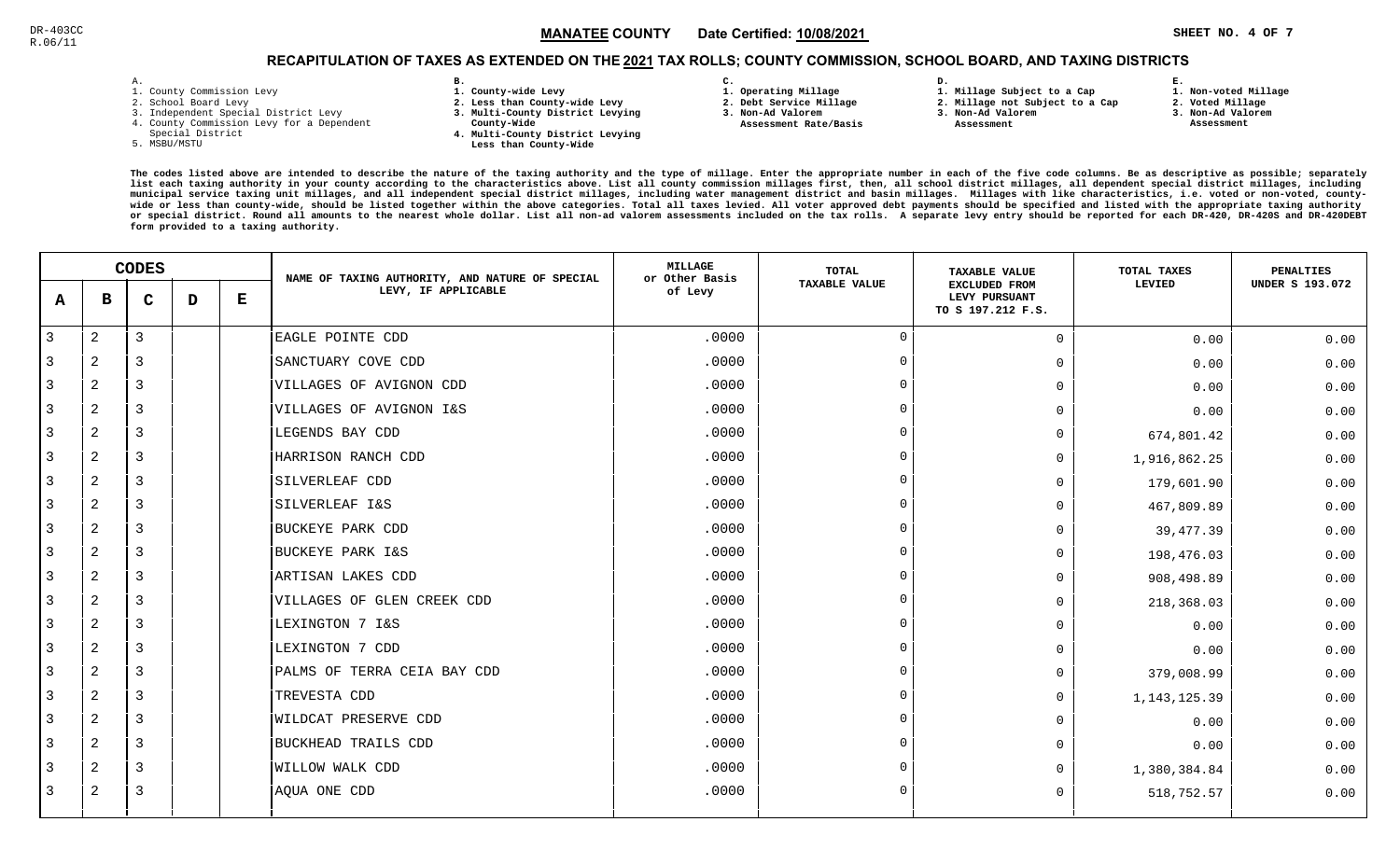### $\texttt{MANATEE COUNTY} \qquad$  Date Certified: <u>10/08/2021</u>  $\texttt{MANATEE} \texttt{COUNTY} \qquad$  Date Certified: <u>10/08/2021</u> MANATEE CO

# RECAPITULATION OF TAXES AS EXTENDED ON THE <u>2021</u> TAX ROLLS; COUNTY COMMISSION, SCHOOL BOARD, AND TAXING DISTRICTS

| – | ٠ |  |  |
|---|---|--|--|

- 1. County Commission Levy
- 2. School Board Levy
- 3. Independent Special District Levy
- 4. County Commission Levy for a Dependent
- Special District
- 5. MSBU/MSTU
- **B. 1. County-wide Levy**
- **2. Less than County-wide Levy**
- **3. Multi-County District Levying**
- **County-Wide** 
	- **4. Multi-County District Levying Less than County-Wide**
- **C.**
- **1. Operating Millage**
- **2. Debt Service Millage**
- **3. Non-Ad Valorem Assessment Rate/Basis**
- **2. Millage not Subject to a Cap3. Non-Ad Valorem**

**D.** 

 **Assessment** 

**1. Millage Subject to a Cap**

- 
- **2. Voted Millage3. Non-Ad Valorem**

**E.**

 **Assessment**

**1. Non-voted Millage**

|                | <b>CODES</b>   |                |   | NAME OF TAXING AUTHORITY, AND NATURE OF SPECIAL | <b>MILLAGE</b><br>or Other Basis        | <b>TOTAL</b> | <b>TAXABLE VALUE</b> | TOTAL TAXES                                                | <b>PENALTIES</b> |                        |
|----------------|----------------|----------------|---|-------------------------------------------------|-----------------------------------------|--------------|----------------------|------------------------------------------------------------|------------------|------------------------|
| A              | в              | $\mathbf C$    | D | Е                                               | LEVY, IF APPLICABLE                     | of Levy      | <b>TAXABLE VALUE</b> | <b>EXCLUDED FROM</b><br>LEVY PURSUANT<br>TO S 197.212 F.S. | <b>LEVIED</b>    | <b>UNDER S 193.072</b> |
| $\overline{3}$ | $\overline{2}$ | 3              |   |                                                 | SUMMER WOODS CDD                        | .0000        | $\Omega$             | $\Omega$                                                   | 1,192,025.64     | 0.00                   |
| 3              | $\overline{2}$ | 3              |   |                                                 | BROOKSTONE CDD                          | .0000        | $\Omega$             | $\Omega$                                                   | 495,927.92       | 0.00                   |
| 3              | $\overline{2}$ | 3              |   |                                                 | WILLOW HAMMOCK CDD                      | .0000        |                      | $\Omega$                                                   | 518,530.94       | 0.00                   |
| 3              | $\overline{a}$ | 3              |   |                                                 | SOUTHBAY CDD                            | .0000        | $\Omega$             | $\Omega$                                                   | 25,521.50        | 0.00                   |
| 3              | 2              | 3              |   |                                                 | WILLOWS CDD                             | .0000        |                      | 0                                                          | 379,246.00       | 0.00                   |
| 3              | $\overline{a}$ | $\overline{3}$ |   |                                                 | AVIARY AT RUTLAND RANCH CDD             | .0000        | $\Omega$             | $\Omega$                                                   | 351,933.70       | 0.00                   |
| 3              | $\overline{2}$ | 3              |   |                                                 | ARTISAN LAKES EAST CDD                  | .0000        | $\Omega$             | 0                                                          | 528,540.37       | 0.00                   |
| 3              | $\overline{a}$ | 3              |   |                                                 | FIELDSTONE CDD                          | .0000        |                      | $\Omega$                                                   | 984,049.81       | 0.00                   |
| 3              | $\overline{2}$ | $\overline{3}$ |   |                                                 | EVERGREEN CDD                           | .0000        |                      | $\Omega$                                                   | 379,971.62       | 0.00                   |
| 3              | $\overline{4}$ | 3              |   |                                                 | GREEN CORRIDOR PACE DISTRICT            | .0000        |                      | $\Omega$                                                   | 826, 141.95      | 0.00                   |
| 3              | 4              | 3              |   |                                                 | FLORIDA PACE FUNDING AGENCY             | .0000        |                      | $\Omega$                                                   | 179,184.06       | 0.00                   |
| 3              | $\overline{4}$ | 3              |   |                                                 | FLORIDA RESILIENCY AND ENERGY DISTRICT  | .0000        | $\cap$               | 0                                                          | 159,624.28       | 0.00                   |
| 3              | $\overline{4}$ | $\overline{3}$ |   |                                                 | FLORIDA GREEN FINANCE AUTHORTY          | .0000        |                      | 0                                                          | 416,039.55       | 0.00                   |
| 3              | $\overline{a}$ | 3              |   |                                                 | BAYSHORE GARDENS PARK AND REC. DISTRICT | .0000        | $\cap$               | <sup>0</sup>                                               | 531,947.00       | 0.00                   |
| 3              | 2              | 3              |   |                                                 | TRAILER ESTATES PARK AND RECREATION DIS | .0000        |                      | $\Omega$                                                   | 1,643,198.67     | 0.00                   |
| 3              | $\overline{a}$ | 3              |   |                                                 | UNIVERSITY PARK RECREATION DISTRICT     | .0000        |                      | $\Omega$                                                   | 1,442,400.14     | 0.00                   |
| 3              | $\overline{2}$ | 3              |   |                                                 | ANNA MARIA STORMWATER                   | .0000        |                      | $\Omega$                                                   | 339,015.43       | 0.00                   |
| 3              | 2              | 3              |   |                                                 | HOLMES BEACH STORMWATER                 | .0000        |                      | $\Omega$                                                   | 862,058.07       | 0.00                   |
| 3              | $\overline{2}$ | $\overline{3}$ |   |                                                 | BRADENTON BEACH STORMWATER              | .0000        |                      | 0                                                          | 290,532.13       | 0.00                   |
| 4              | $\overline{2}$ | 3              |   |                                                 | 14TH STREET CRA                         | .0000        |                      | $\Omega$                                                   | 0.00             | 0.00                   |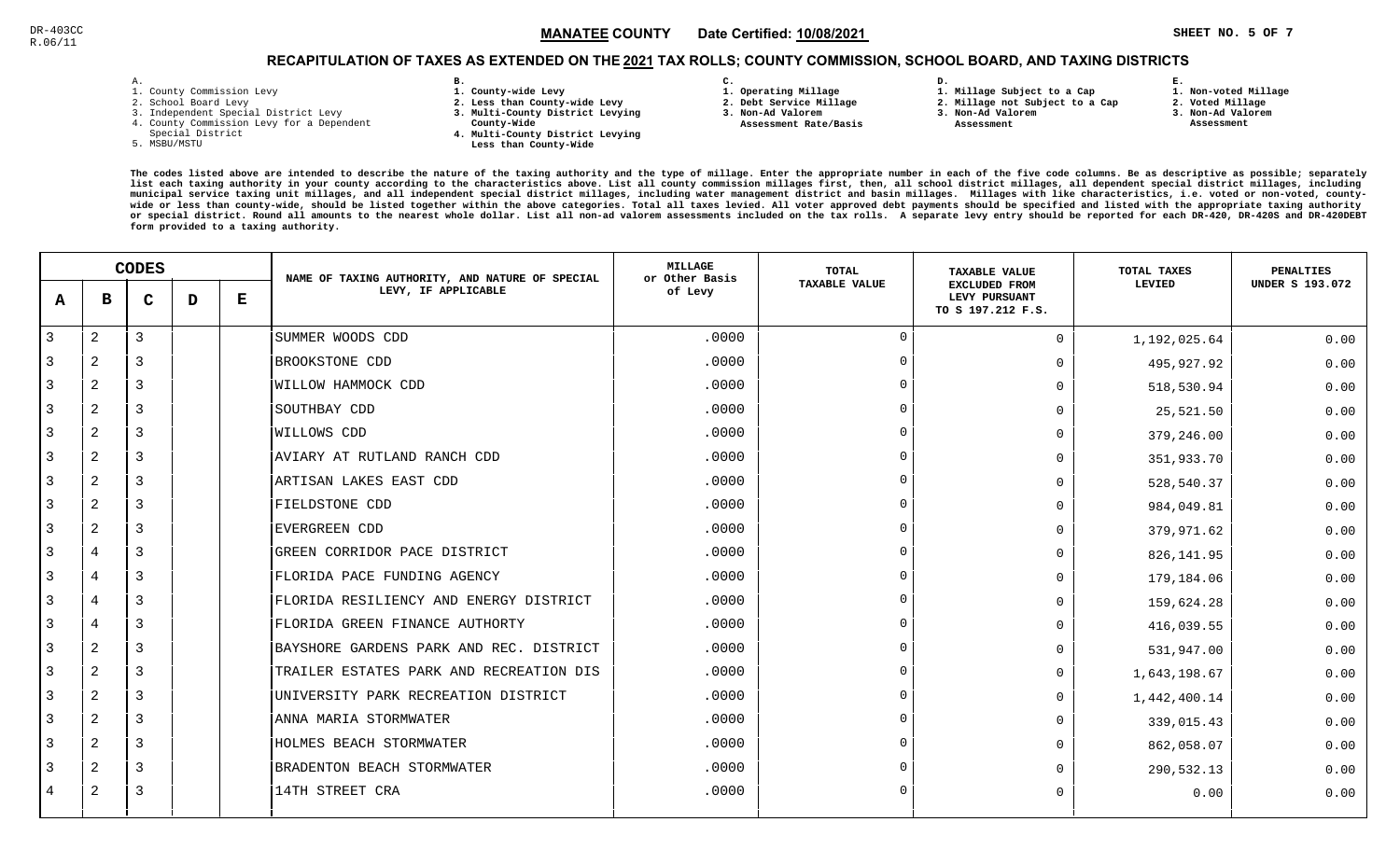### $\in$   $\blacksquare$   $\blacksquare$   $\blacksquare$   $\blacksquare$   $\blacksquare$   $\blacksquare$   $\blacksquare$   $\blacksquare$   $\blacksquare$   $\blacksquare$   $\blacksquare$   $\blacksquare$   $\blacksquare$   $\blacksquare$   $\blacksquare$   $\blacksquare$   $\blacksquare$   $\blacksquare$   $\blacksquare$   $\blacksquare$   $\blacksquare$   $\blacksquare$   $\blacksquare$   $\blacksquare$   $\blacksquare$   $\blacksquare$   $\blacksquare$   $\blacksquare$   $\blacksquare$   $\blacksquare$   $\blacksquare$ MANATEE CO

# RECAPITULATION OF TAXES AS EXTENDED ON THE <u>2021</u> TAX ROLLS; COUNTY COMMISSION, SCHOOL BOARD, AND TAXING DISTRICTS

| - | ٠ |  |  |
|---|---|--|--|

- 1. County Commission Levy
- 2. School Board Levy
- 3. Independent Special District Levy
- 4. County Commission Levy for a Dependent
- Special District
- 5. MSBU/MSTU
- **B. 1. County-wide Levy**
- **2. Less than County-wide Levy**
- **3. Multi-County District Levying**
- **County-Wide** 
	- **4. Multi-County District Levying Less than County-Wide**
- **C.**
- **1. Operating Millage**
- **2. Debt Service Millage 3. Non-Ad Valorem**
- **Assessment Rate/Basis**
- **2. Millage not Subject to a Cap**

**D.** 

**3. Non-Ad Valorem**

**1. Millage Subject to a Cap**

 **Assessment** 

 **1. Non-voted Millage2. Voted Millage**

**E.**

- **3. Non-Ad Valorem**
- **Assessment**

|   | <b>CODES</b>   |             |   | NAME OF TAXING AUTHORITY, AND NATURE OF SPECIAL | <b>MILLAGE</b><br>or Other Basis | <b>TOTAL</b> | <b>TAXABLE VALUE</b> | TOTAL TAXES                                                | <b>PENALTIES</b> |                        |
|---|----------------|-------------|---|-------------------------------------------------|----------------------------------|--------------|----------------------|------------------------------------------------------------|------------------|------------------------|
| A | в              | $\mathbf C$ | D | Е                                               | LEVY, IF APPLICABLE              | of Levy      | <b>TAXABLE VALUE</b> | <b>EXCLUDED FROM</b><br>LEVY PURSUANT<br>TO S 197.212 F.S. | LEVIED           | <b>UNDER S 193.072</b> |
| 4 | 2              | 3           |   |                                                 | BRADENTON DDA CRA                | .0000        | $\Omega$             | $\mathbf 0$                                                | 0.00             | 0.00                   |
| 4 | 2              | 3           |   |                                                 | BRADENTON BEACH CRA              | .0000        | $\Omega$             | $\mathbf 0$                                                | 0.00             | 0.00                   |
| 4 | 2              | 3           |   |                                                 | CENTRAL CRA                      | .0000        | $\Omega$             | $\mathbf 0$                                                | 0.00             | 0.00                   |
| 4 | $\overline{c}$ | 3           |   |                                                 | BRA-WIN CANAL DREDGING           | .0000        | $\Omega$             | $\mathbf 0$                                                | 0.00             | 0.00                   |
| 4 | 2              | 3           |   |                                                 | WARNERS WEST CANAL DREDGING      | .0000        | $\Omega$             | $\mathbf 0$                                                | 0.00             | 0.00                   |
| 4 | 2              | 3           |   |                                                 | WARNERS EAST CANAL DREDGING      | .0000        | $\Omega$             | $\Omega$                                                   | 0.00             | 0.00                   |
| 4 | 2              | 3           |   |                                                 | RUBONIA LIGHTING                 | .0000        | $\Omega$             | 0                                                          | 4,608.10         | 0.00                   |
| 4 | 2              | 3           |   |                                                 | CAPE VISTA LIGHTING              | .0000        | $\Omega$             | $\mathbf 0$                                                | 3,610.00         | 0.00                   |
| 4 | 2              | 3           |   |                                                 | GULF & BAY LIGHTING              | .0000        | $\Omega$             | $\mathbf 0$                                                | 3,900.00         | 0.00                   |
| 4 | $\overline{c}$ | 3           |   |                                                 | PIC TOWN LIGHTING                | .0000        | $\Omega$             | $\mathbf 0$                                                | 5,796.00         | 0.00                   |
| 4 | 2              | 3           |   |                                                 | HOLIDAY HEIGHTS LIGHTING         | .0000        | $\Omega$             | $\mathbf 0$                                                | 8,241.90         | 0.00                   |
| 4 | $\overline{c}$ | 3           |   |                                                 | TROPICAL HARBOR LIGHTING         | .0000        | $\Omega$             | $\mathbf 0$                                                | 3,640.00         | 0.00                   |
| 4 | 2              | 3           |   |                                                 | SUNNY SHORES LIGHTING            | .0000        | $\Omega$             | $\mathbf 0$                                                | 3,591.00         | 0.00                   |
| 4 | $\overline{c}$ | 3           |   |                                                 | SYLVAN OAKS LIGHTING             | .0000        | $\Omega$             | $\mathbf 0$                                                | 9,576.00         | 0.00                   |
| 4 | 2              | 3           |   |                                                 | 29 APOLLO LAKE LIGHTING          | .0000        | $\Omega$             | $\mathbf 0$                                                | 3,700.00         | 0.00                   |
| 4 | $\overline{c}$ | 3           |   |                                                 | 28TH AVE E LIGHTING              | .0000        | $\Omega$             | $\mathbf 0$                                                | 5,304.00         | 0.00                   |
| 4 | $\overline{c}$ | 3           |   |                                                 | HERNANDO AVE LIGHTING            | .0000        | $\Omega$             | $\mathbf 0$                                                | 1,803.20         | 0.00                   |
| 4 | 2              | 3           |   |                                                 | LAKE PARK LIGHTING               | .0000        | $\Omega$             | $\mathbf 0$                                                | 4,221.00         | 0.00                   |
| 4 | $\overline{c}$ | 3           |   |                                                 | OAKWOOD LIGHTING                 | .0000        | $\Omega$             | $\Omega$                                                   | 6,502.04         | 0.00                   |
| 4 | 2              | 3           |   |                                                 | WASHINGTON GARDENS LIGHTING      | .0000        | $\Omega$             | 0                                                          | 6,003.00         | 0.00                   |